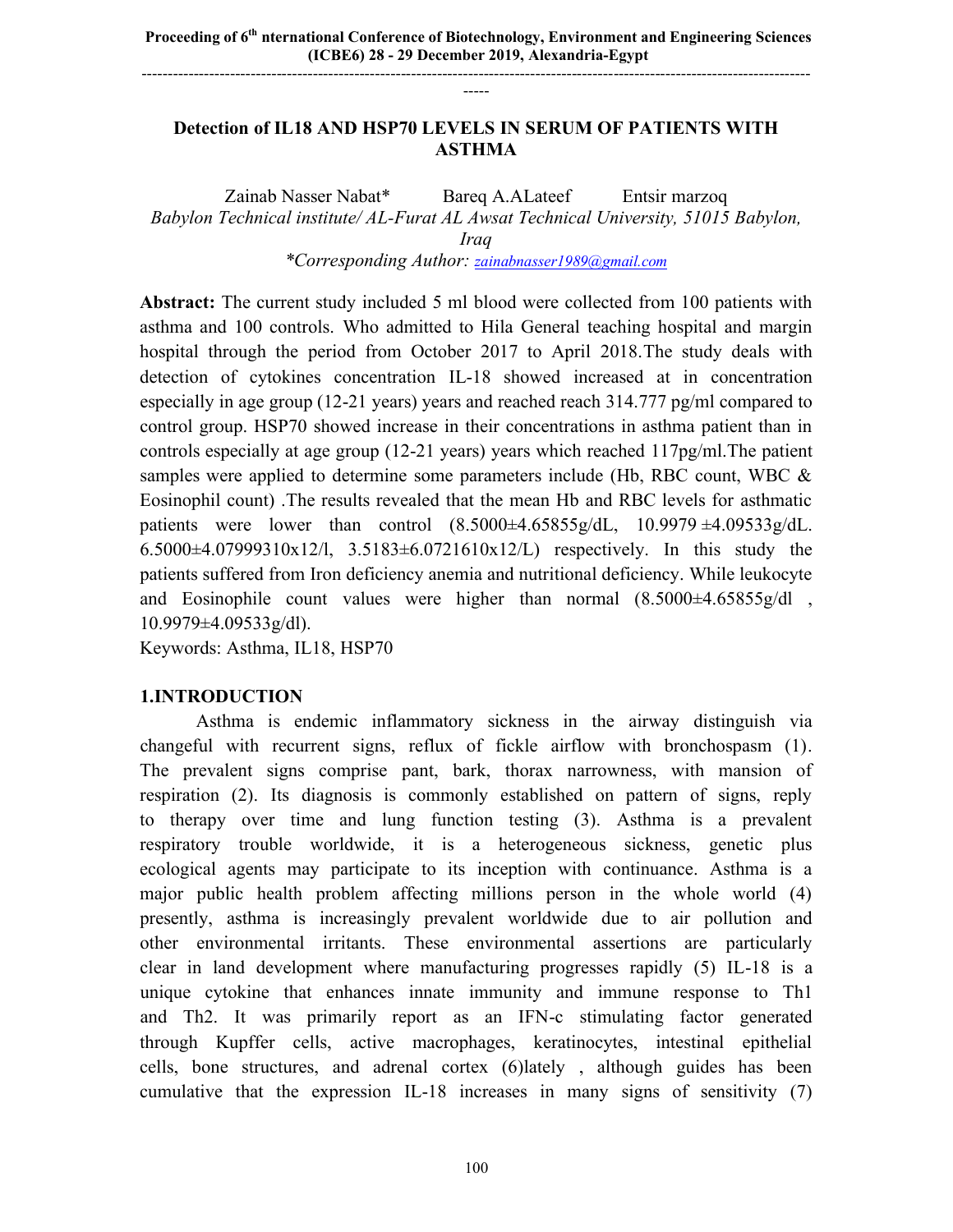specially , it is required to distinguish regulatory T cells and defend against allergic asthma (8) IL-18 is a cytokine multivariate known to influence the immune response balance of Th1 / Th2, and is released from activated cells / macrophages, dendritic cells, and epithelial cells (9) IL-18 has been confirmed to cause asthma in various studies showing IFF-induced activity, its ability to raise serotonin IgE levels, and to promote the flow of iodine induced by allergens into the airway (10). HPS is a highly preserved proteins that is restricted to a variety of stress (eg, insinuation temperature) and pathogens (viral, bacterial, parasitic, ulcerative) or physiological (evolution agents, cell recognition, hormonal energizing) (11).There are six main Hsp families (eg, Hsp1, Hsp90, Hsp / Hsc70, Hsp60, Hsp40, and Hsp10-30) classified depending on their visible molecular molecules detected through the sodium dodecyl sulfate polyacrylamide (SDS-PAGE) electrolysis. (12).This indicate that Hsps may modify immune and inflammatory restraint and may be involved in causing and / or being dangerous signs and warning of a confirmed sickness involved asthma (13).

# **2. Material and methods**

This study contains a total of 100 blood from patient's asthma and 100 control who admissible to Hila General teaching hospital and margin hospital through the time from October 2017 to April 2018. Blood samples were composed by vein puncture divided into two fractions, the first part were put in tube without anticoagulant. The serum was separated by centrifugation at about 3000 rpm for 5 minutes. The serum levels of HSP70 and IL-18 were measured by an enzyme-related immunosorbent assay (ELISA), a technique called cytoskeletal immunohistochemistry using the Peprotech group (USA). The remaining of blood were put into tube with anticoagulant (EDTA) for haematological parameters, for determination of Hb, PCV (RBCs. WBCs. eosinophil count).

# **3.Results**

# *Patients Demography*

This prospective study was carried out in two main hospitals at Al-Hilla General Teaching Hospital and, margin hospital from October 2017 to April 2018. A total of 100 blood from patient's asthma and 100 blood samples control were collected from patients have aged (2-71) years.

# *Distribution of asthma According to Gender.*

This study was showing the prevalence of asthma among the male was 55 (55%) compared to in females 45(45%) as it is clear in figure (1).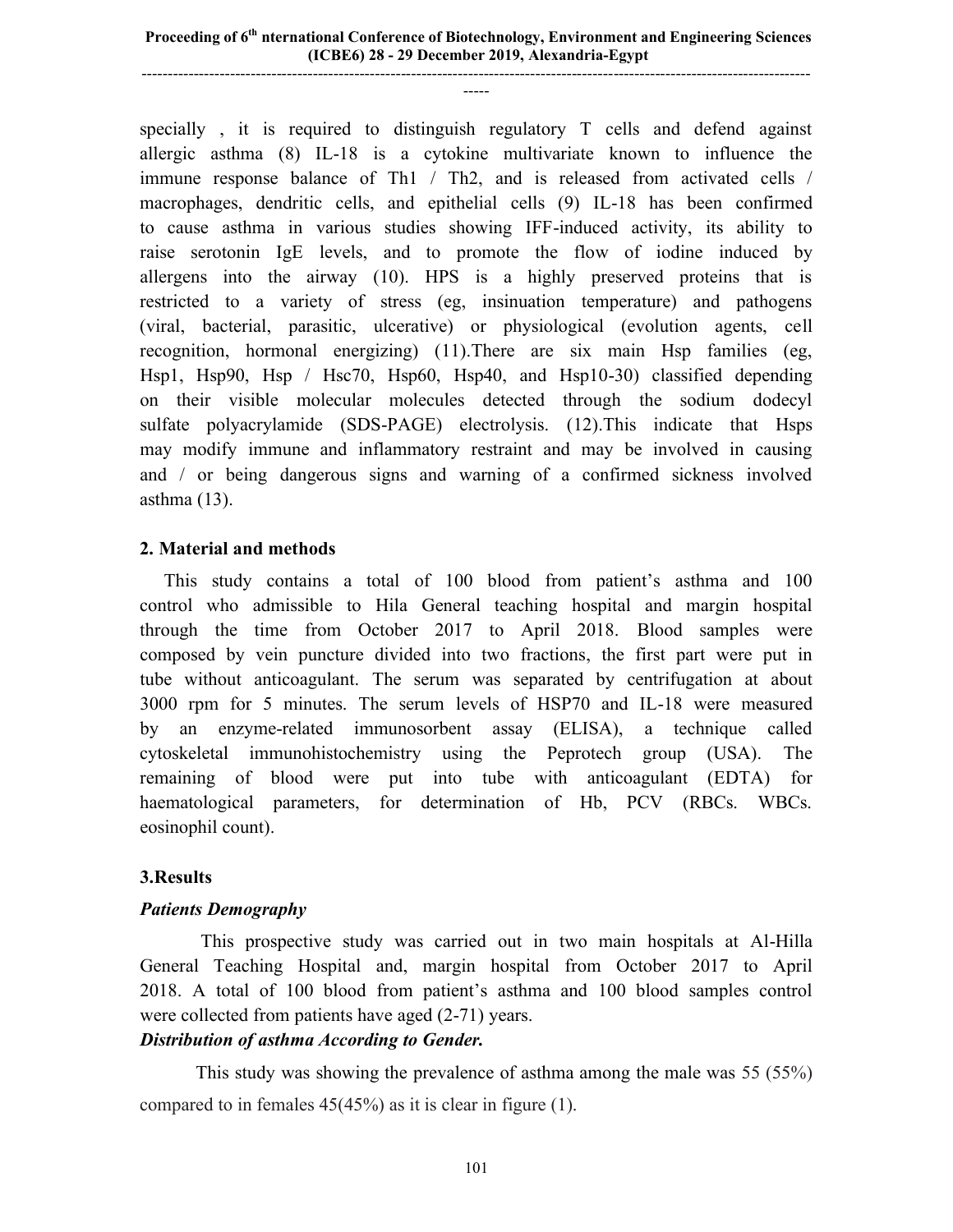

**Figure (1) Distribution of asthma according to Gender.**

# *IL18*

The study shows high values of 1L-18 in patient's serum compared to healthy and high values in age class (2-21years) reach 314.777 pg/ml compared to in healthy and in same classes12.000 pg/ml. with a significant increase in mean values ( $P \le 0.05$ ), between values, IL-18 in patients compared to healthy and also between the age group (22- 31years) shows low values of IL-18 which reach37.6667 pg/ml compared to in healthy, as in list  $(1)$  (Table 1).

|                    | $IL-18pg/ml$          | $IL-18pg/ml$           |  |  |  |
|--------------------|-----------------------|------------------------|--|--|--|
| Age group          | Patient $(M \pm S.D)$ | Control $(M\pm S.D)$   |  |  |  |
| $2 - 11$           | 210.6667±10.06645     | 134.333±4.04145        |  |  |  |
| $12 - 21$          | 314.777±12.50333      | 12.000±4.35890         |  |  |  |
| $22 - 31$          | $107.333\pm 6.42910$  | $71.6667\pm 6.65833$   |  |  |  |
| $32 - 41$          | 94.6667±5.85947       | $75.6667 \pm 5.13160$  |  |  |  |
| $42 - 51$          | 37.6667±7.09460       | 12.000±4.35890         |  |  |  |
| $52 - 61$          | 42.000±8.18535        | $12.333 \pm 2.5161661$ |  |  |  |
| $62 - 71$          | 59.6667±5.3322        | $26.333 \pm 5.68624$   |  |  |  |
| <b>LSD: 3.039.</b> |                       |                        |  |  |  |

| Table (1): List (1) IL-18values in asthma patients and control |  |  |  |  |  |
|----------------------------------------------------------------|--|--|--|--|--|
|----------------------------------------------------------------|--|--|--|--|--|

# *HSP70*

The study shows high values of HSP70 in patient's serum compared to healthy and high values in age class (12-21years) reach 117pg/ml compared to in healthy and in same classes 114 pg/ml. with a significant increase in mean values ( $P \le 0.05$ ), between values, HSP70 in patients compared to healthy and also between the age group (32- 41years) shows low values of HSP70which reach 0.7133 pg/ml compared to in healthy, as in list (2) (Table 2).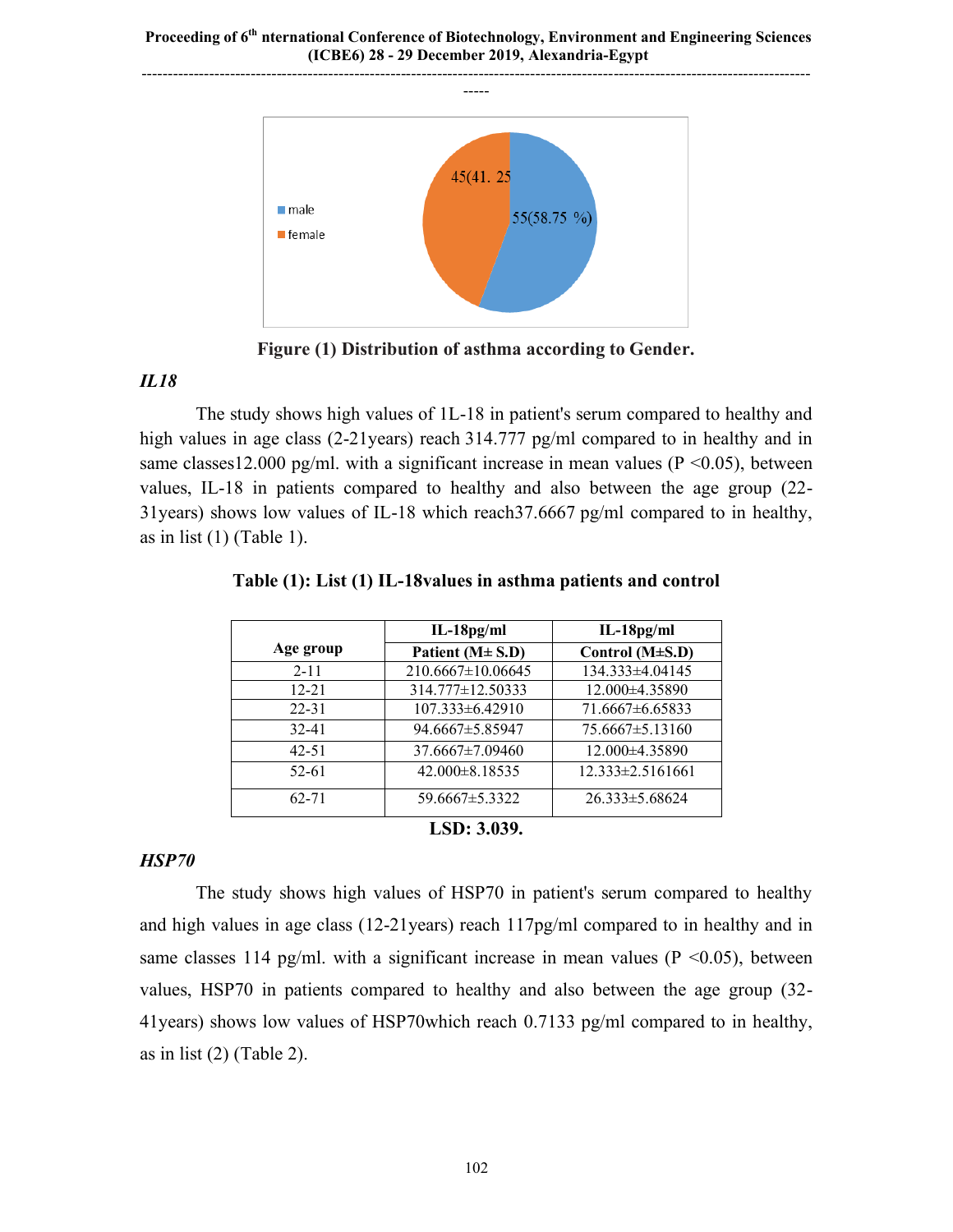--------------------------------------------------------------------------------------------------------------------------------- -----

| Age group            | $HSP70$ pg/ml         | $HSP70$ pg/ml       |  |  |
|----------------------|-----------------------|---------------------|--|--|
|                      | Patient $(M \pm S.D)$ | Control (M±S.D)     |  |  |
| $2 - 11$             | 2.3900±0.35679        | 1.5333±0.37859      |  |  |
| $12 - 21$            | 117±67.50556          | 114.000±12.16553    |  |  |
| $22 - 31$            | $12.6667 \pm 0.41633$ | 11.4500±0.39686     |  |  |
| $32 - 41$            | $0.7133 \pm 0.061101$ | $0.2033 \pm 0.2517$ |  |  |
| $42 - 51$            | $7.6767 \pm 0.47606$  | 5.3267±0.23692      |  |  |
| $52 - 61$            | $12.6667 \pm 0.41633$ | 11.4500±0.39686     |  |  |
| $62 - 71$            | $29.333\pm4.50925$    | $20.9000\pm0.1000$  |  |  |
| $\sim$ $\sim$ $\sim$ |                       |                     |  |  |

### **Table (2): List (2) HSP70 values in asthma patients and control**

#### **LSD=4.1**

#### *Measures of some parameters in patient's asthma*

This study show that (Hb, RBC count, levels for asthmatic patients were lower than control (8.5000±4.65855g/dl, 3.5183±6.07216g/d10.9979±4.0953310/L, 6.5000±4.07999310/L).While leucocytes and Eosinophil count vales were higher compared to control (9.8638±2.8749410 g/L, 0.302±363 10g/L , 7.5000±4.07999 10g/L ,  $0.26\pm0.44$  10g/L) respectively.

**Table (3): Measure of some parameters in patients with asthma**

| parameter            | patients             | Control group       |
|----------------------|----------------------|---------------------|
| Hb(g/dl)             | $8.5000\pm4.65855$   | $10.9979\pm4.09533$ |
| RBCs $(1012/L)$      | $3.5183 \pm 6.07216$ | $6.5000\pm4.079993$ |
| Leucocytes $(10g/L)$ | $9.8638 \pm 2.87494$ | 7.5000±4.07999      |
| Eosinophil(109/L)    | $0.302 \pm 363$      | $0.26 \pm 0.44$     |

### **4.Discussion**

Bronchial asthma is single of the little persistent sickness in the advanced world that is widespread, despite a better understanding of its sickness and its therapy (14). Bronchial asthma is single of the extreme prevalent trouble in clinical medicine in both children and adults. This affects about 5% of the adult population in the Western world, and it is more frequent in many developed countries. The backlash of the disease is necessary, and the pharmaceutical industry market has reached \$ 5.5 billion annually (15) The study show that asthma was prevalence in male at 47 (58.75 %) compared to female 33 (41.25 %). A result was demonstrated prevalence of asthma in male compared to female because it appears that physiology of male and hyper activity when compared with female including age and smoking has a Has an association with in the occurrence of asthma. Smoking is a major risk factor for lung disease as confirmed by many studies (16).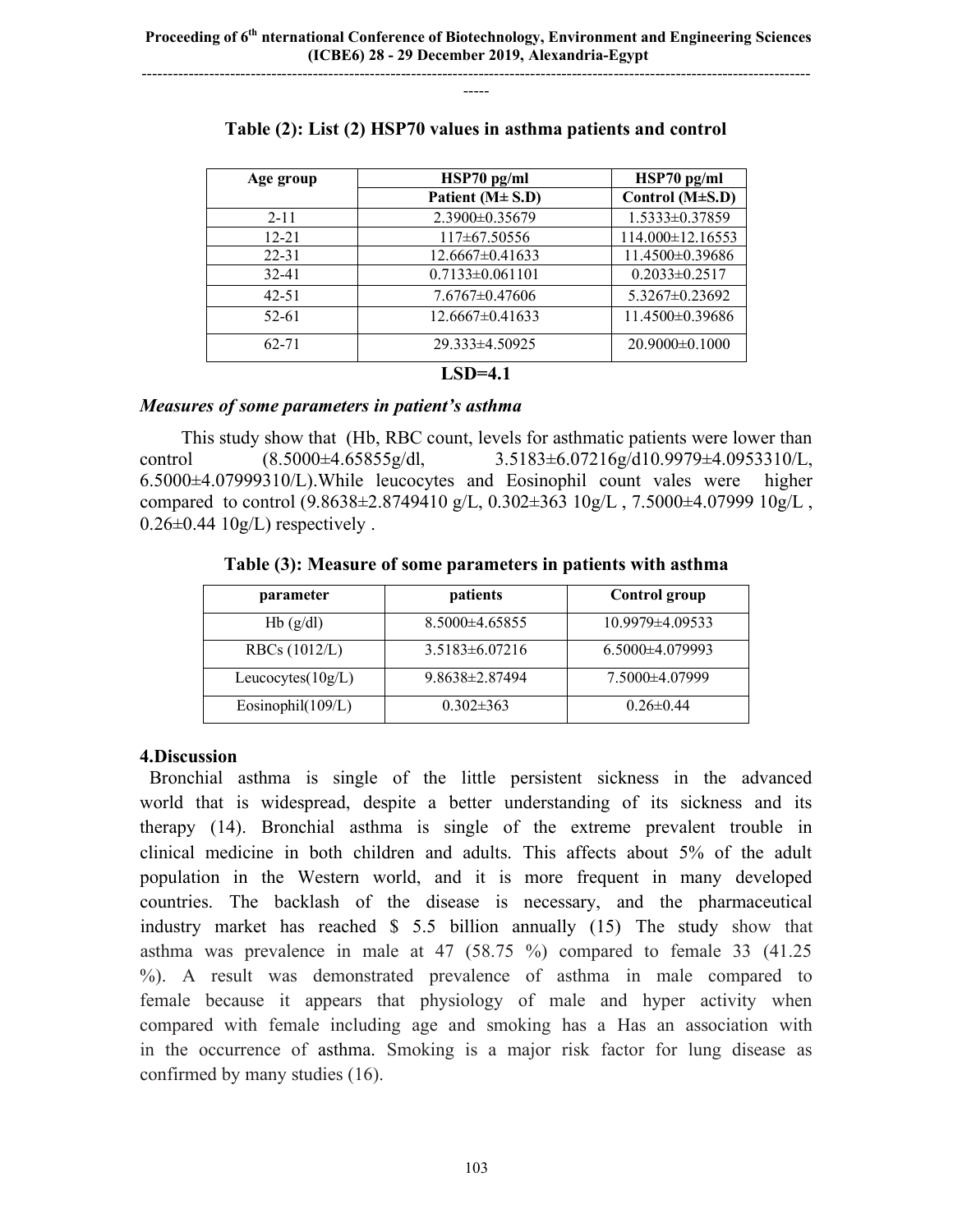### *Immunological Assay for asthma patients*

#### *Role of IL-18 in asthma patients*

 In this study, shows high values of 1L-18 in patient's serum compared to healthy and high values in age class (2-21years) reach 314.777 pg/ml compared to in healthy and in same classes12.000 pg/ml. these study agreements with (5and 6)Who founds asthma prevalence in childhood in Iraq was 16.4% in children school-age. Increasing levels of IL-18 have been measured previously in the subjects of asthma in convergence. High levels of IL18 were found in patients with acute asthma (18). Its proinflammatory cytokines and as as an IFNγ–inducing factor and activation TH1 cell (19). Researches have shown recently that Interleukin -18 may possibility to act as a TH2 cell promoting factor in atopy. Interleukin -18 was found to have high concentrations in patients with asthma, allergic rhinitis, and atopic dermatitis. (20).IL-18 is excreted by total erythrocytes and was initially considered 18 (IFN-γ inducing factor (21, 22) .(23) found that Interlukin -18 was elevated in sickness with persistent allergic rhinitis and rising levels of Interleukin -18 suggesting the word in the expression of persistent and exacerbated allergic inflammation. Interleukin -18 that play important role in immunological restrain and activity invert sickness for asthma exacerbation in mid and moderate (24).

### *Role of HSP70 in asthma patients*

The study shows high values of HSP70 in patient's serum compared to healthy and high values in age class (12-21years) reach 117pg/ml compared to in healthy and in same classes 114 pg/ml. with a significant increase in mean values  $(P \le 0.05)$ , between values, HSP70 in patients compared to healthy and also between the age group (32-41years) shows low values of HSP70which reach 0.7133 pg/ml compared to in healthy. HSP27 have been shown elevated concentration in patients with continuous obstructive pulmonary sickness. Its interleukin suggested that play important role in Bronchial asthma and ling disease (25,26). Despite Hsp70 is known to play a role in the regulation of antigen peptides and in helping the synthesis of peptide type II, Hsp70 overexpression in APCs has a potential role for this protein in antigen and / or supply therapy, resulting in increased activity The APCs, which is essential for initiating and modifying the immune response to asthma in chronic asthma (27,28).moreover ,Its interleukin has ability to control CD23 expression of THP-1 cells and alveolar macrophages in Th2 environment. Thus, have important function in preserve continuous bronchitis in asthma (25). The results of the current study showed that asthmatic patients had anemia, as the concentration of both H B and RBC were low compared with control Furthermore. We found in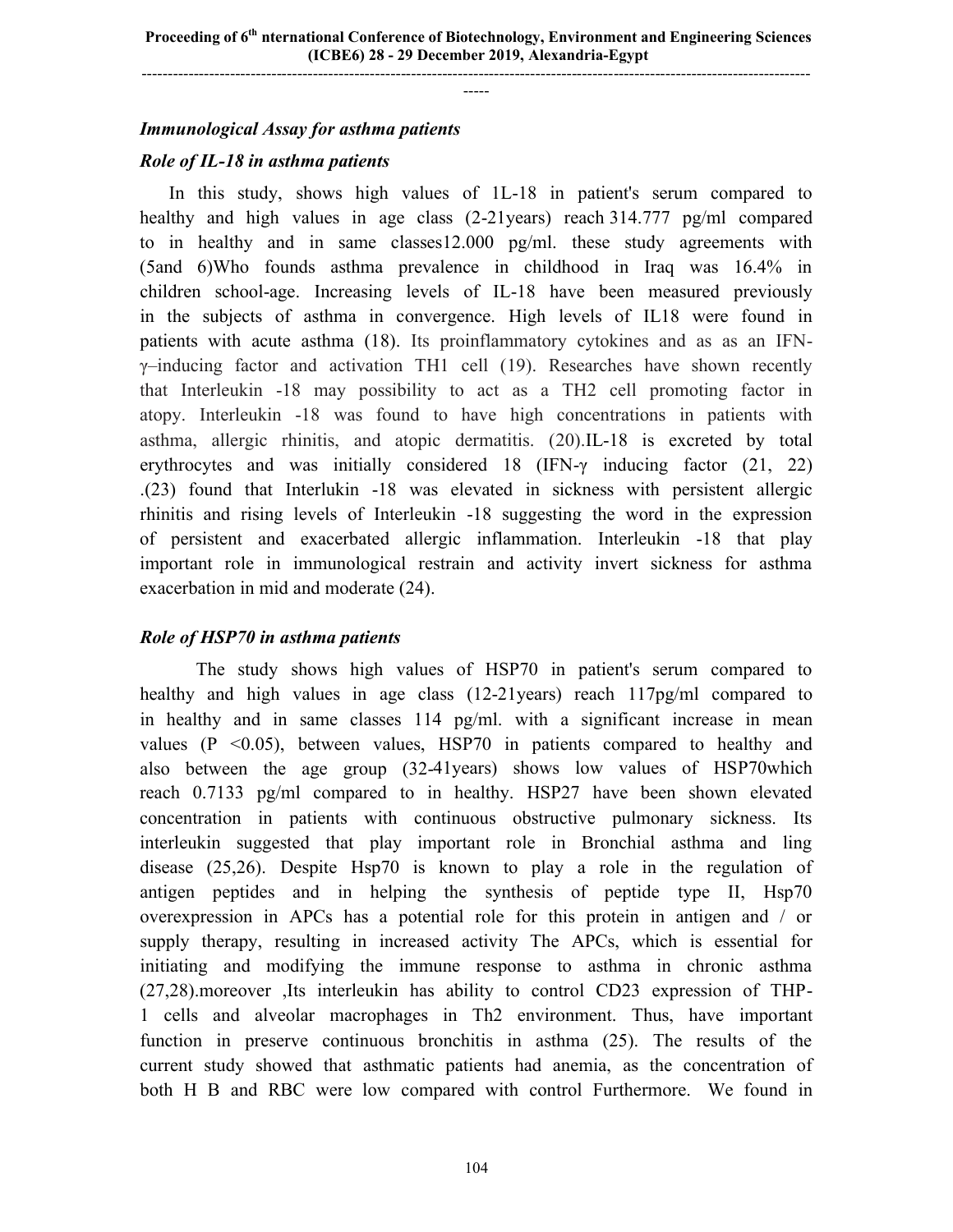this study that WBC and eosinophils rates were higher than control group. As noted in various studies, the known risk factors for developing pulmonary disease include anemia, lower hemoglobin and a higher stable state of white blood cells (29). However decrease in hemoglobin concentration with elevation in white blood cells are common among asthma patients in compared with none asthma (30,31). Lastly, despite, the eosinophil cell play important function in defense against parasites and other pathogen, however, an increase in the number of Eosinophil is a factor in the diagnosis of asthma. (31).

#### **References**

- 1.M. FitzGerald, Chair; P. Barnes, N. Barnes, E. Bateman, A. Becker, J. DeJongste, J. R. Lemanske, P. O'Byrne, K. Ohta, S. Pedersen, E. Pizzichini, H. Reddel, S.Sullivan, S. Wenzel. Global Initiative for Asthma GINA updated 2010 Global Strategy for asthma management and prevention.
- 2-Martinez FD (2007). "Genes, environments, development and asthma: a reappraisal". European Respiratory Journal 29 (1): 179–84.
- 3-Akinbami, L.J. and Schoendorf,K.C. Trends in childhood asthma: Prevalence, Health careutilization and Mortality. Pediatrics. 2002; 110(2): 315-322.
- 4-Masoli, M. et al. (2004) the global burden of asthma: executive summary of the GINA Dissemination Committee report. Allergy 59, 469-478.
- 5-Lee SY, Chang YS, Cho SH. Allergic diseases and air pollution. Asia Pac Allergy 2013; 3:145–54.
- 6- Lachheb J, Chelb H, Ammar J, Hamzaoui K, Hamzaoui A.Promoter polymorphism of the IL-18 gene is associated with atopic asthma in Tunisian children. Int J Immunogenet. 2007;35: 63–8.
- 7-Sanders NL, Mishra A. Role of interleukin-18in the pathophysiology of allergic diseases. Cytokine Growth Factor Rev. 2016; 32: 31–9.
- 8-Koch KN, Hartung ML, Urban S, et al. Helicobacter urease-induced activation of the TLR2/NLRP3/IL-18 axis protects against asthma. J Clin Invest. 2015; 125: 3297–302.
- 9-Sanders NL, Mishra A. Role of interleukin-18 in the pathophysiology of allergic diseases. Cytokine Growth Factor Rev. 2016; 32: 31–9.
- 10-Oda H, Kawayama T, Imaoka H, et al. Interleukin- 18 expression, CD8(+) T cells, and eosinophils in lungs of nonsmokers with fatal asthma. Ann Allergy Asthma Immunol. 2014; 112: 23–28 e1.
- 11-Ando M, Shima M. Serum interleukins 12 and 18 and immunoglobulin E concentrations and allergic symptoms in Japanese schoolchildren. J Investig Allergol Clin Immunol. 2007; 17: 14–9.
- 12-Hoshino T, Yagita H, Ortaldo JR, et al. In vivo administration of IL-18 can induce IgE production through Th2 cytokine induction and up-regulation of CD40 ligand (CD154) expression on CD4 T cells. Eur J Immunol 2000; 30:1998e2006.
- 13-Wong CK, Ho CY, Ko FW, et al. Proinflammatory cytokines (IL-17, IL-6, IL-18 and IL-12) and Th cytokines(IFN-gamma, IL-4, IL-10 and IL-13) in patients with allergic asthma. Clin Exp Immunol 2001; 125(2):177e83.
- 14-Rovina N, Dima E, Gerassimou C, Kollintza A, et al. IL-18 in induced sputum and airway hyperresponsiveness in mild asthmatics: effect of smoking. Respir Med 2009; 103(12): 1919e25.
- 15-McKay A, Komai-Koma M, MacLeod KJ, et al. Interleukin-18 levels in induced sputum are reduced in asthmatic and normal smokers. Clin Exp Allergy 2004; 34:904e10.
- 16. Michaud S, Marin R, Tanguay RM: Regulation of heat shock gene induction and expression during Drosophila development. *Cell Mol Life Sci* 1997, 53:104-113.
- 17. Hightower LE: Heat shock, stress protein, chaperones, and proteotoxicity. *Cell* 1991, 66:191-197.